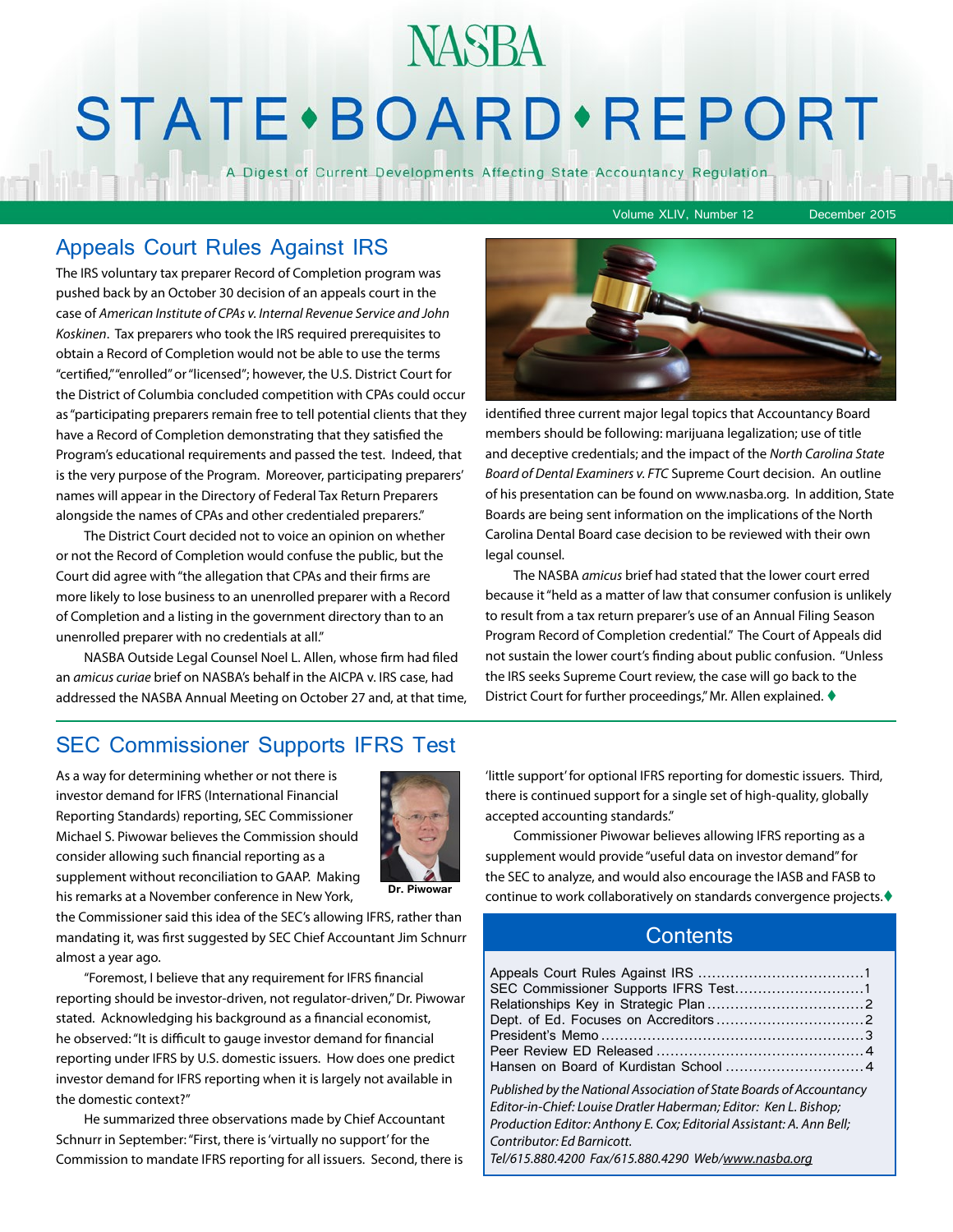### Relationships Key in Strategic Plan

NASBA is continuing its regular cycle of strategic and operational planning that ensures the organization stays focused on its core mission to "enhance the effectiveness and advance the common interests of the Boards of Accountancy." In late 2014, then NASBA Chair Walter C. Davenport, appointed a 14-member task force to review and revise NASBA's strategic plan. The goal was to ensure the strategic plan reflects the current priorities and objectives of the organization and its member boards. The task force consisted of four members of the Board of Directors, four sitting State Board members, two State Board executive directors and four members of the NASBA staff. In early October 2015, the Strategic Planning Task Force completed its work, and the revised plan was presented to the NASBA Board of Directors. It was approved at the Board's October 23, 2015 meeting in Dana Point, CA.

The updated plan adds several new areas of emphasis for NASBA. Key changes include:

- Increased emphasis on the importance of building strong relationships with the member Boards as well as other stakeholders and business partners,
- More focus on NASBA's advocacy role on behalf of the Boards of

#### Dept. of Ed. Focuses on Accreditors

Post-secondary school closures and their effects on students have prompted the U.S. Department of Education to strive to work more closely with accreditors and states in order to strengthen the integrity of its Title IV student aid programs. On November 5, Education Secretary Arne Duncan announced steps under current law to increase transparency and promote outcomes-driven accountability of higher education. They included:

- Publishing each accreditor's standards for evaluating student outcomes.
- Increasing transparency in the accreditation process and in institutional oversight.
- Increasing coordination within the Department of Education and among accreditors, other agencies and states to improve oversight.
- Publishing key student and institutional metrics for postsecondary institutions arranged by accreditors.
- Promoting greater attention to outcomes within current accreditor review processes.

The Department of Education is recommending that Congress provide for differentiated recognition of accreditors based on student outcomes and other risk-based criteria. This would allow the Department to provide more rigorous processes for low-performing

Accountancy,

- Addition of diversity and inclusion among NASBA leadership, volunteers and member Boards as a key organizational objective,
- Expanded legislative and regulatory support,
- Addition of support for the CPA candidate pipeline,
- Addition of leadership development as a critical element in developing NASBA volunteers and member Boards,
- Emphasis on identifying and responding to emerging issues that impact the regulatory work of the boards, and the profession. "The new strategic plan, which covers the 2016-2019 period, will

guide NASBA's internal planning efforts," President and CEO Ken L. Bishop stated. Each year NASBA engages in an operational planning program that aligns the organization's business units efforts with the strategic plan.

As each business unit builds its annual plan it must demonstrate how its goals align with the broader mission of NASBA and the strategic priorities defined in the current strategic plan. "This planning work helps NASBA continue to be 'mission driven – member focused'," Mr. Bishop commented.

The Strategic Plan is available at www.nasba.org/about. ♦

accreditors and to fast-track recognition for high-performing accreditors. "This critical reform would provide an incentive for accreditors to scrutinize the student outcomes of the schools in their portfolios and focus their time and attention on lower-performing schools," the Department explains.

Information on accreditation is available on the Department of Education's accreditation homepage (http://www.ed.gov/ accreditation). This includes a listing of "programmatic accreditors." Among them are the Accreditation Commission for Education in Nursing, Accreditation Council for Education in Nutrition and Dietetics, American Bar Association, Accreditation Council on Optometric Education and other professional groups that consider as "specific outcomes" the licensure examination pass rate of the schools' students. Most of these programmatic accreditors require an accreditation review at least once every seven years.

At the 2015 NASBA Annual Meeting, speakers included Dr. Robert D. Reid, Executive Vice President and Chief Accreditation Officer of the AACSB, which accredits 745 business schools, from which approximately 40 percent of CPA candidates come. NASBA received information on CPA candidates coming from 2,013 schools in 2014. NASBA and the AICPA are sponsoring a meeting with accreditation agencies early in 2016.  $\blacklozenge$ 

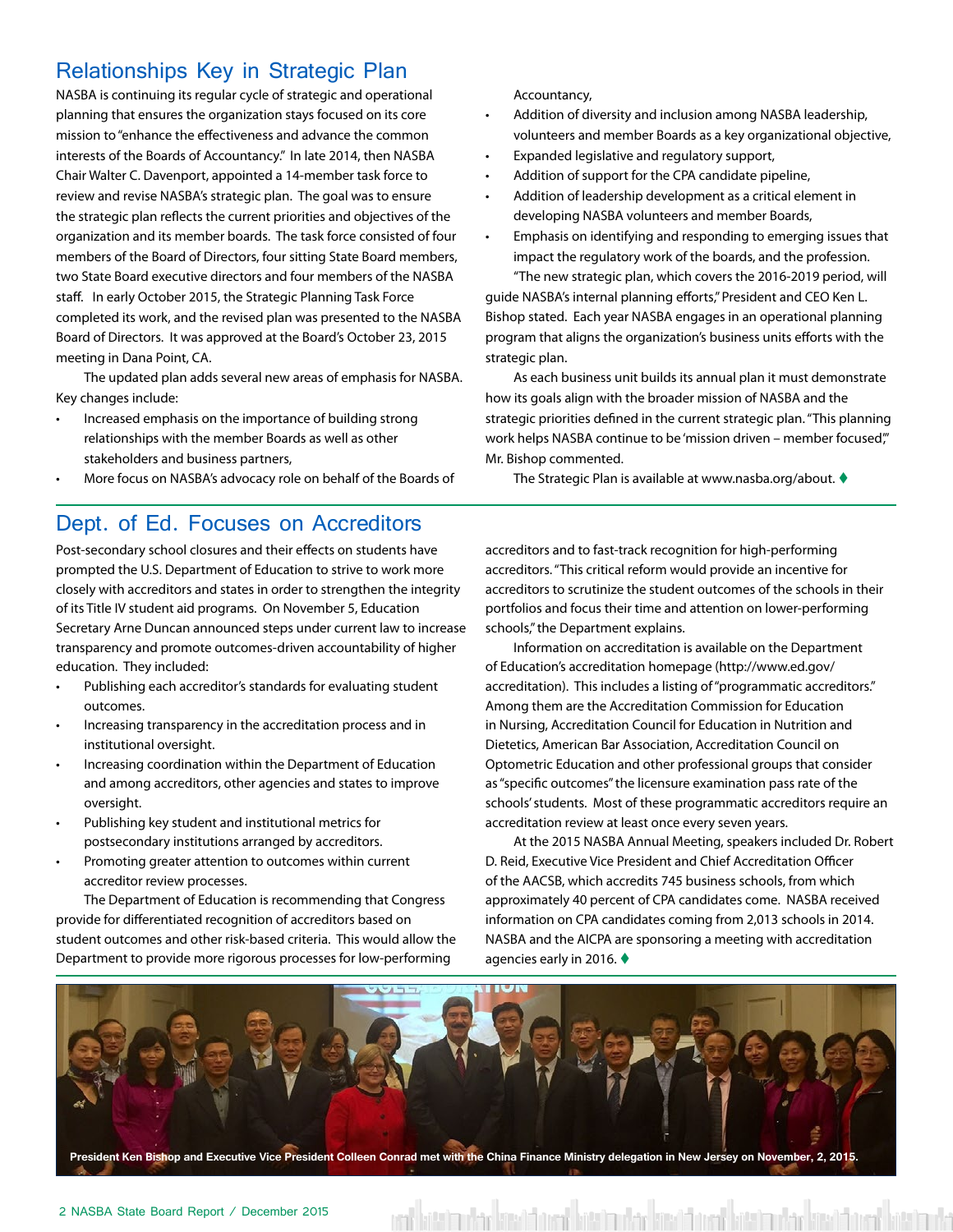# PRESIDENT'S MEMO

### **Focus on What's in Front of You**

A few weeks ago I watched the NASCAR championship race which was won by Kyle Busch. I don't often have the opportunity to watch stock car races, but I do enjoy them when I do. This year's final race of the season was particularly exciting because of the closeness of points of several competitors at the end of the racing year, giving several drivers the opportunity to win the coveted Chase Sprint Cup. For those who don't follow stock car racing, you may not know that the Chase for the NASCAR Sprint Cup playoff format introduced in 2014 to make racing even more exciting has brought in some raucous behavior, including several instances of drivers intentionally wrecking their competitors' cars. This practice was of such real concern to the drivers who were finalists that they spent a significant amount of time looking in their rearview mirrors. As the final race was getting close to the end, one of the announcers commented: "If Kyle is going to win this race, he needs to flip up his rearview mirror and focus on what's in front of him." As I listened to those words, it struck me that the advice given by the announcer might be applicable to much more than just stock car racing.



**Ken L. Bishop President & CEO**



 In my role as President and CEO, I am often on the leading edge of trying to implement change. The "change" may be significantly different from what we have done in the past. It may actually require us to trust others, both individuals and groups, with whom we have justifiably disagreed in the past. Often when I speak to stakeholders about embracing change, I am reminded of some past event as a reason, or excuse, for not moving forward. Similarly, I frequently hear some variation of: "We have always done it this way." Or, given the stock car analogy, we often find ourselves looking in the rearview mirror.

As 2015 comes to an end and we begin a new and exciting year, we can reflect on the significant successes of this year, but there remains an inventory of changes that will be carried over into 2016. We need to remain focused on this inventory, which includes: CPA firm mobility, changes to the definition of "attest", adoption of a uniform Code of Professional Conduct, jurisdictional CPE acceptance and development of effective peer review oversight committees. Plus we know there are new recommendations and proposals such as the use of "retired CPA" status, updated CPE standards and rule changes that may be required for a smooth transition to the revised Uniform CPA Examination.

Whether in writing or in conversations, when I enter into these proactive discussions, I always need to preface my remarks with an acknowledgment of the fact that NASBA, and I, will always ultimately support states' rights. I also think it important to remind everyone that the legislative or policy change recommendations in the Uniform Accountancy Act and Model Rules were developed by volunteer CPA and public members from across the country with the assistance of legal counsel, then exposed to all stakeholders for comments, which were duly considered, revisions made as needed and then ultimately approved by the Board of Directors of both NASBA and the AICPA. The process is open, transparent and all comments and concerns are taken seriously. Upon completion of that process, however, it is important that we work toward implementation. Otherwise, we are just "spinning our wheels," and not addressing the changes needed to regulate an ever-changing, dynamic profession.

As I often state, I am a "bottom line" guy. I like to finish what we start, and to me a "win" is not a "win" until we have reached our goal. As you plan for your Board's new year, I ask that you consider flipping up your rearview mirror and "focusing on what's in front of you," and we can get these important changes accomplished in 2016.

On behalf of the entire NASBA staff, I would like to take the opportunity to wish each of you and your families the happiest and safest of holiday seasons, and a great and prosperous new year!

*Semper ad meliora (Always toward better things).*

Zen L. Bohop

*— Ken L. Bishop President & CEO*

shumberida dimantikani kashumberida dan di finansi adalar birani da barat da barat sebuah kashumberida dan